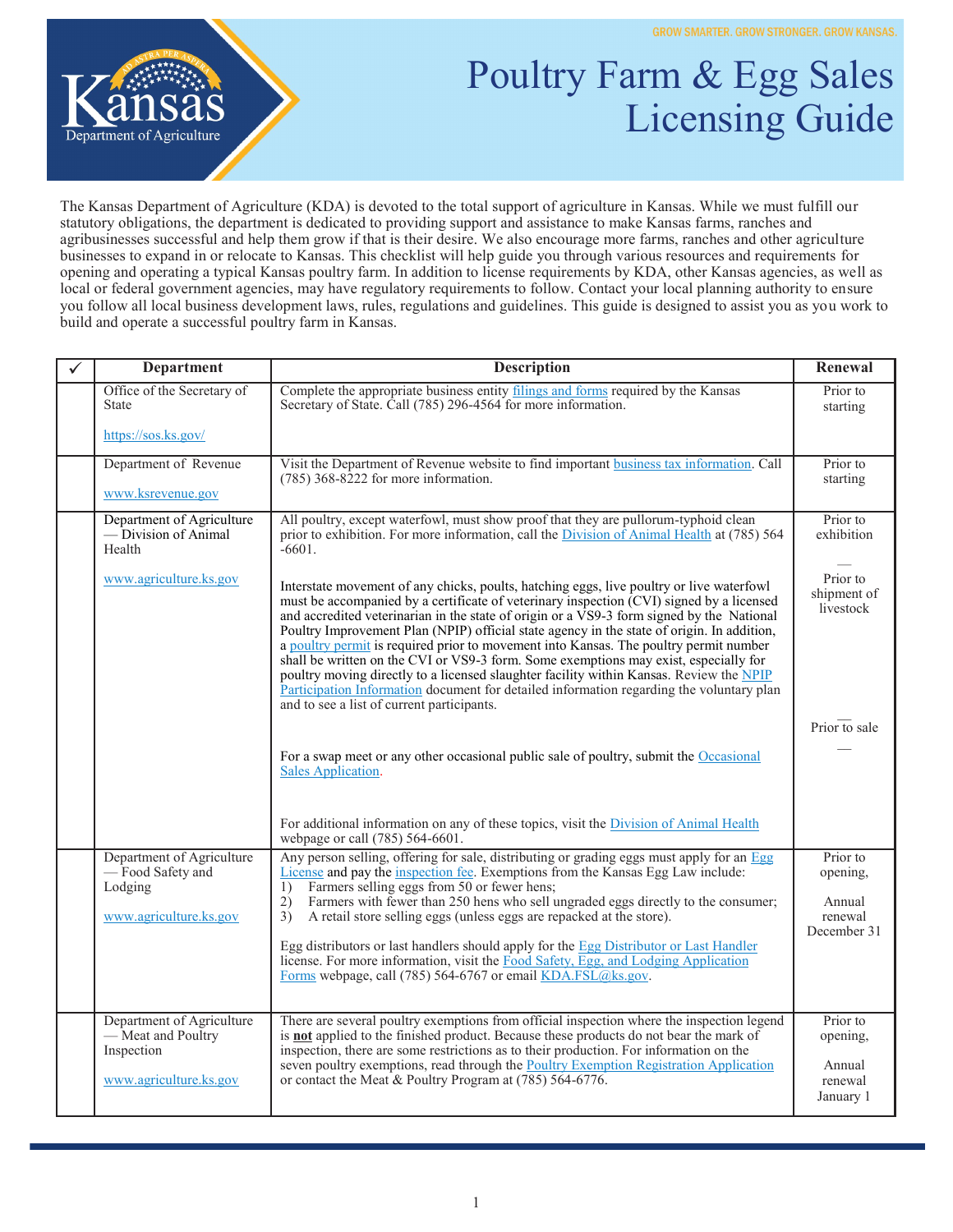

## Poultry Farm & Egg Sales Licensing Guide

| <b>Department</b>                                                                                                                                      | <b>Description</b>                                                                                                                                                                                                                                                                                                                                                                                                                                                                                                                                                                                                                                                                                                                                                                                                                                                                                                 | Renewal                                          |
|--------------------------------------------------------------------------------------------------------------------------------------------------------|--------------------------------------------------------------------------------------------------------------------------------------------------------------------------------------------------------------------------------------------------------------------------------------------------------------------------------------------------------------------------------------------------------------------------------------------------------------------------------------------------------------------------------------------------------------------------------------------------------------------------------------------------------------------------------------------------------------------------------------------------------------------------------------------------------------------------------------------------------------------------------------------------------------------|--------------------------------------------------|
| Department of Agriculture<br>-Pesticide and Fertilizer<br>www.agriculture.ks.gov                                                                       | If the poultry farm will apply effluent to crops by blending effluent with fresh water<br>through an irrigation system, a Chemigation User's Permit will be required. Visit the<br>Chemigation webpage for additional requirements or call (785) 564-6688.                                                                                                                                                                                                                                                                                                                                                                                                                                                                                                                                                                                                                                                         | Prior to<br>chemigating,<br>January 1            |
| Department of Agriculture<br>-Division of Water<br>Resources<br>www.agriculture.ks.gov                                                                 | The state of Kansas requires a permit for water used for industrial purposes, including on<br>poultry farms, when the diversion of water is not incidental to the operation of a<br>traditional farmstead. Review the <b>Kansas Water Law Basics</b> . Complete the appropriate<br>Water Appropriation Forms. For more information on water use, visit the Division of<br>Water Resources webpage or call (785) 564-6640.                                                                                                                                                                                                                                                                                                                                                                                                                                                                                          | Yearly report<br>of water use,<br>March 1        |
| Department of Agriculture<br>- Weights and Measures<br>www.agriculture.ks.gov                                                                          | No license is needed from Weights and Measures. Any business with a weighing or<br>measuring device (e.g. scales, fertilizer meters, oil meters, measuring tapes, electric car<br>chargers, taxi meters, etc.) must hire a licensed service company to inspect and test<br>devices once annually, and any time additional maintenance, repairs, adjustments and<br>calibrations are made throughout the year if the devices are used to determine the cost of<br>any transaction.<br>Examples include scales at grocery stores, yogurt shops, restaurants, hardware stores,<br>nurseries, seed dealers, etc. Examples of meters include meters used at a car service<br>center to add oil to your engine, fertilizer meters at agronomy centers, water meters in<br>grocery stores for sale of bottled water, etc. For more information, visit the Weights and<br>Measures Program webpage or call (785) 564-6681. | Annual<br>service                                |
| Department of Health and<br>Environment — Bureau of<br>Water, Livestock Waste<br>Management<br>Section<br>www.kdheks.gov                               | Any facility that confines 300 animal units or more must register with the Kansas<br>Department of Health and Environment (KDHE). Animal units can be calculated on the<br>registration form. The need for additional permits and nutrient management plans will be<br>determined based upon the number of animal units and pollution potential. Additional<br>requirements may exist if a facility of any size is considering composting. For more<br>information, contact Livestock Waste Management at (785) 296-6432.                                                                                                                                                                                                                                                                                                                                                                                          | Prior to<br>construction                         |
| Department of Health and<br>Environment — Bureau of<br>Water, Industrial<br>Program Section<br>www.kdheks.gov                                          | An NPDES Construction Stormwater Permit is required only if one or more acres are<br>disturbed during construction. The permit is required prior to the start of soil disturbing<br>activities (construction). For more information, visit the KDHE Industrial Programs<br>website or call (785) 296-5549.                                                                                                                                                                                                                                                                                                                                                                                                                                                                                                                                                                                                         | Prior to<br>construction                         |
| Department of Health and<br>Environment - Bureau of<br>Waste Management<br>www.kdheks.gov                                                              | Facilities producing specialized organic waste may compost or apply this material to the<br>land. Composting facilities less than one-half acre must register with KDHE and<br>facilities greater than one-half acre must obtain a permit. An application for approval<br>must be obtained to apply organic waste to land. For more information, review the<br>KDHE Solid Waste webpage or call (785) 296-2751.                                                                                                                                                                                                                                                                                                                                                                                                                                                                                                    | Prior to<br>composting or<br>land<br>application |
| Department of Health and<br>Environment — Bureau of<br>Water, Public Water Supply<br>and Geology & Well<br><b>Technology Section</b><br>www.kdheks.gov | If the facility will not utilize a municipal public water supply or rural water supply as the<br>source of drinking water and the facility will serve 25 people or more per day, 60 or more<br>days per year, it will be considered a public water supply subject to state/federal drinking<br>water requirements. Contact the KDHE Public Water Supply Section at (785) 296-5514.<br>Water wells shall be constructed by Kansas-licensed water well contractors. There are<br>special construction requirements for water wells serving public water supplies. For more<br>information, contact the KDHE Geology & Well Technology Section at (785) 296-3565.                                                                                                                                                                                                                                                     | Prior to<br>construction                         |